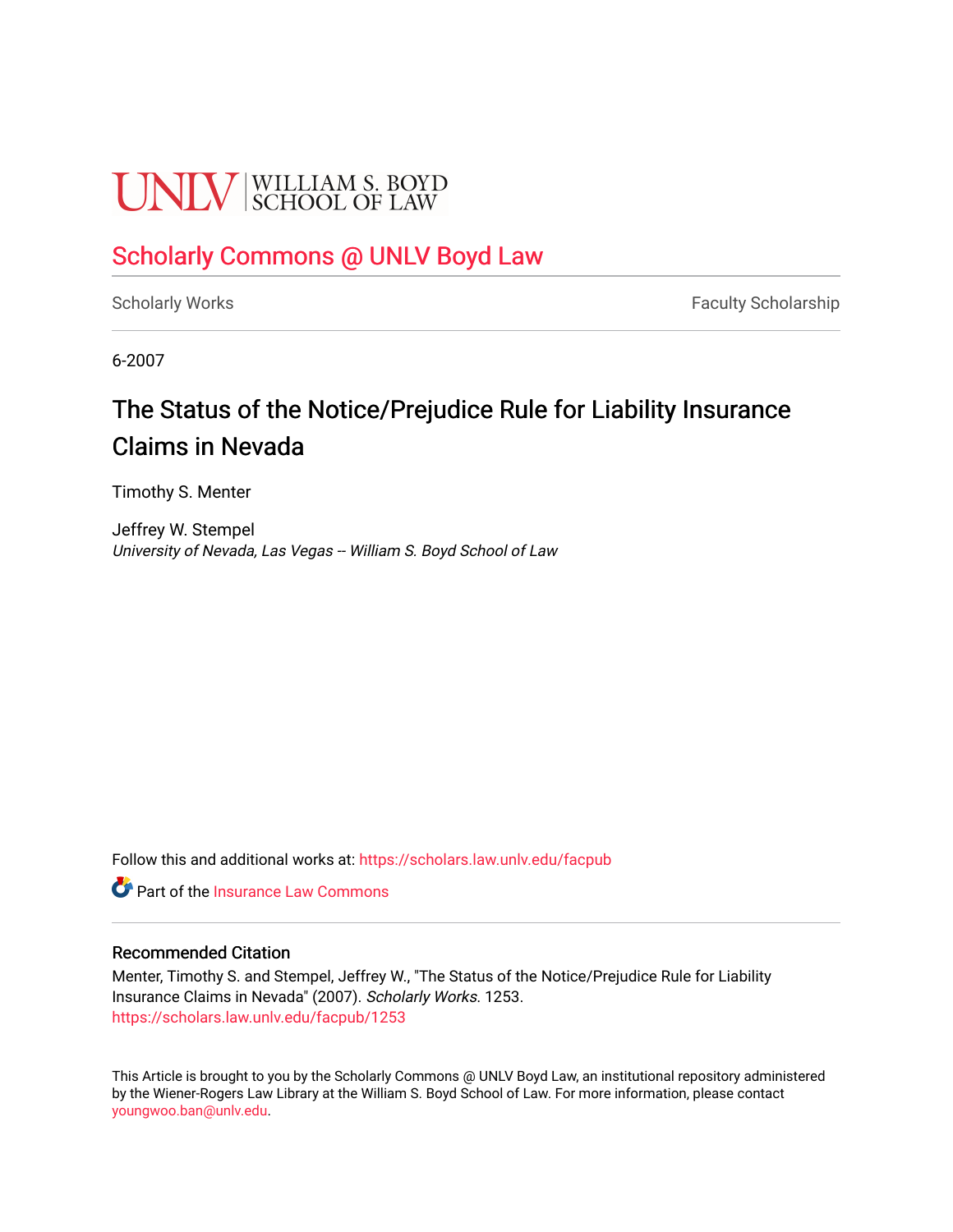## **The Status of the Notice/ Prejudice Rule for Liability Insurance Claims in Nevada**

**BY TIMOTHY S. MENTER, ESQ., AND PROFESSOR JEFFREY W. STEMPEL**



nsurers in Nevada often argue that timely notice is a necessary pre-condition to coverage and that they need not suffer prejudice in order to invoke a "late notice defense." Property insurance and general liability insurance policies usually state that notice of claims or suits be "prompt," made "as soon as practicable," or "immediate." Liability insurance policies, however, normally do not set forth specific deadlines. Nonetheless, insurers in Nevada regularly argue that late notice bars coverage, even when the policy lacks a specified time limit for providing notice and even when there is no harm to the insurer due to late notification.

Initially, in order to enforce a notice condition in an insurance policy, it should be raised as a reason for denial. See Nevada Administrative Code ("NAC") **686A.675(I).** Insurers must carefully and specifically state late notice as a reason for denial of coverage or risk waiver of this defense. See, e.g., *Mapes Casino, Inc. v. Maryland Cas. Co.*, 290 F. Supp. 186, 191-192 (D. Nev. 1968) (failure to include late notice as reason for denial results in waiver of this coverage requirement). Likewise, policyholders should thoroughly review all coverage position letters issued by insurers to determine the grounds that the insurer is relying upon.

Insurers typically argue that Nevada law applies a strict late notice defense with "no prejudice required" to bar coverage on the basis of a 57-year-old Nevada Supreme Court decision, *State Farm Mutual Auto. Ins. Co. v. Cassinelli,* **67** Nev. **227, 216 P.2d 606 (1950),** that has now become outdated. Even when *Cassinelli* was authored, the traditional, strict late notice defense was under attack. In the half-century since *Cassinelli,* almost all states have adopted the view that late notice defeats insurance coverage only when the insurer is significantly prejudiced by the late notice in terms of its ability to investigate a loss or defend a claim.'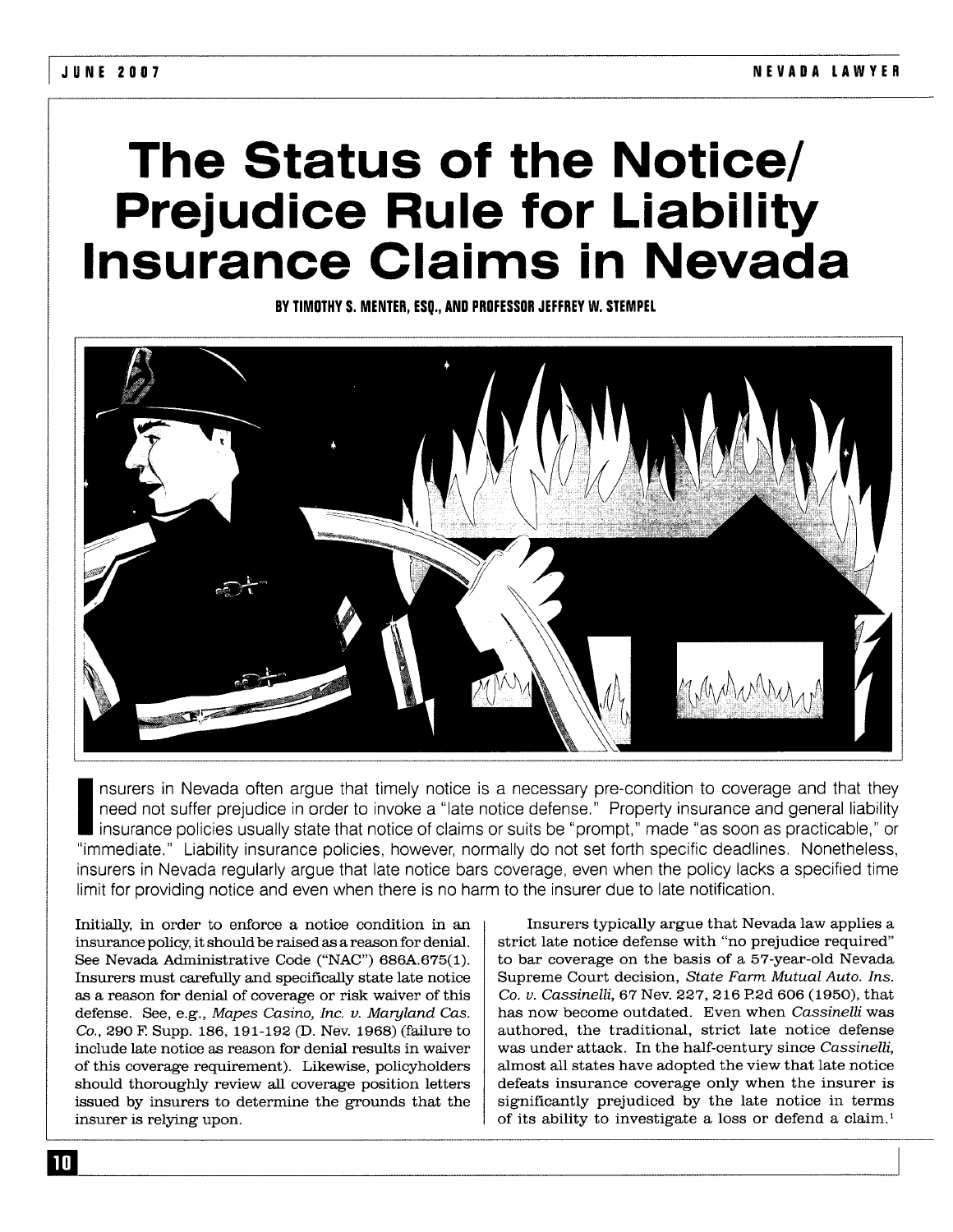Further, the clear majority of states require that the insurer bear the burden to establish prejudice from late notice, with a handful of states requiring the policyholder to prove lack of prejudice. <sup>2</sup>

New York and a few other states can be said to have rendered "modern" or "recent" decisions continuing to maintain the historical view that since timely notice is a condition precedent to coverage, any breach of the notice condition makes coverage unavailable, even if the late notice works no impairment to the insurer.<sup>3</sup> Neighboring California has a longstanding "noticeprejudice" rule for insurance claims that has been deemed by the U.S. Supreme Court to be part of the core-content of the state's insurance law.' In this area, of course, insurance policyholders would prefer that Nevada expressly follow California's longstanding approach, as this will make coverage more available in situations where a policyholder or its agent may have delayed too long before providing notice to an applicable insurer. Insurers, by contrast, prefer the old rule that no prejudice be shown to sustain a late notice defense as this will enable insurers to avoid coverage more frequently. The modern "noticeprejudice" or "prejudice-required" rule is widely preferred by courts and insurance scholars for sound reasons of public policy. Requiring the insurer to demonstrate prejudice in order to avoid coverage that was otherwise purchased by the policyholder (who may have paid premiums for years as part of a risk management program) avoids unnecessary forfeiture of contractual rights. Utilizing a notice-prejudice rule protects the legitimate interests of the policyholder and society with no unfairness to the insurer, who remains free to raise any other applicable defenses to coverage, such as the applicability of a specific exclusion related to the loss or claim.

Nonetheless, insurers have had some success in Nevada, arguing that *Cassinelli* continues to be valid authority and controls the notice question irrespective of the compelling arguments in favor of the modern majority rule. But any successful invocation of *Cassinelli* is undeserved. The case should no longer be considered good law in Nevada. *Cassinelli* has been completely undermined by subsequent developments in both case law and insurance regulation. Changes to Nevada law regulating insurers have effectively overruled *Cassinelli* and implicitly placed Nevada in accord with the majority of jurisdictions that have adopted the modern "notice-prejudice" rule. Denials based upon late notice are invalid unless the insurer can demonstrate either a violation of a specific timeframe notice condition that is reasonable in length or that it was prejudiced as a result of the delay in notification.

The *Cassinelli* court's conclusion that prejudice was immaterial was based upon what it then determined to be the "overwhelming weight of authority." In reaching this conclusion, *Cassinelli* relied upon decisions of the high courts of Vermont, Tennessee, South Carolina, Kentucky, Rhode Island and Maryland, an Illinois intermediate court and an Eighth Circuit decision interpreting Missouri law.<sup>5</sup> Today, the law of all these states except arguably Illinois recognizes that prejudice is required in order for an insurer to invoke a late notice defense to coverage.6 The landscape of the law throughout the United States has changed dramatically since 1950 regarding the "notice-prejudice" issue. Today, most states that "notice-prejudice" issue. have considered late notice as a defense to coverage have held that prejudice is a prerequisite for denying coverage under a liability policy.'

Courts applying the modern notice-prejudice rule frequently cite the public policy considerations favoring the rule, such as the nature of insurance policies as contracts of adhesion, the reasonable expectations of the policyholder, the general preference of contract law to avoid unnecessary forfeitures: protection of third party interests, and societal interests regarding availability of insurance. See, e.g., *UNUM Life Ins. Co. v. Ward,* 526 U.S. 358, 366 (1999) (noting this rationale in California precedents under review); *Alcazar v. Hayes,* 982 S.W2d 845, 850-53 (Tenn. 1998); *Jones v. Bituminous Casualty Corp.,* 821 S.W2d 798, 801 (Ky. 1991); *Indiana Ins. Co. v. Williams,* 463 N.E.2d 257, 265 (Ind. 1984); *Weaver Bros. v. Chappel,* 684 P.2d 123, 125 (Alaska 1984); *Lusch v. Aetna Cas. & Sur. Co.,* 272 Or. 593, 600, 538 P2d 902, 905 (1975); *Cooper v. GEICO,* 51 N.J. 86, 93, 237 A.2d 870, 873 (1968); *Fox v. National Say. Ins. Co.,* 424 P.2d 19, 25 (Okla. 1967). **All** of these are sound public policy rationales for the modern rule.'

It therefore appears likely, if not certain, that if the same Nevada Supreme Court addressed the facts of *Cassinellitoday,* it would come to the opposite conclusion based on the national shift in favor of a notice-prejudice rule and find that prejudice on the part of the insurer is material and necessary for enforcement of a notice condition.

Defenders of the historical "no prejudice required" version of a late notice defense can, however, point to certain *post-Cassinelli* case law as arguably being supportive of this approach. See, e.g., *S.B. Corporation v. Hartford Acc. and Indem. Co.,* 880 F. Supp. 751 (D. Nev. 1995); *Las Vegas Star Taxi, Inc. v. St. Paul Fire & Marine Inc. Co.,* 102 Nev. 11, 714 P2d 562 (1986). However, on closer examination, these cases appear to rest on a shaky foundation, in that neither case considered modern case law on late notice or subsequent Nevada Administrative Code changes discussed below. Moreover, *Star Taxi*

CONTINUED ON PAGE 12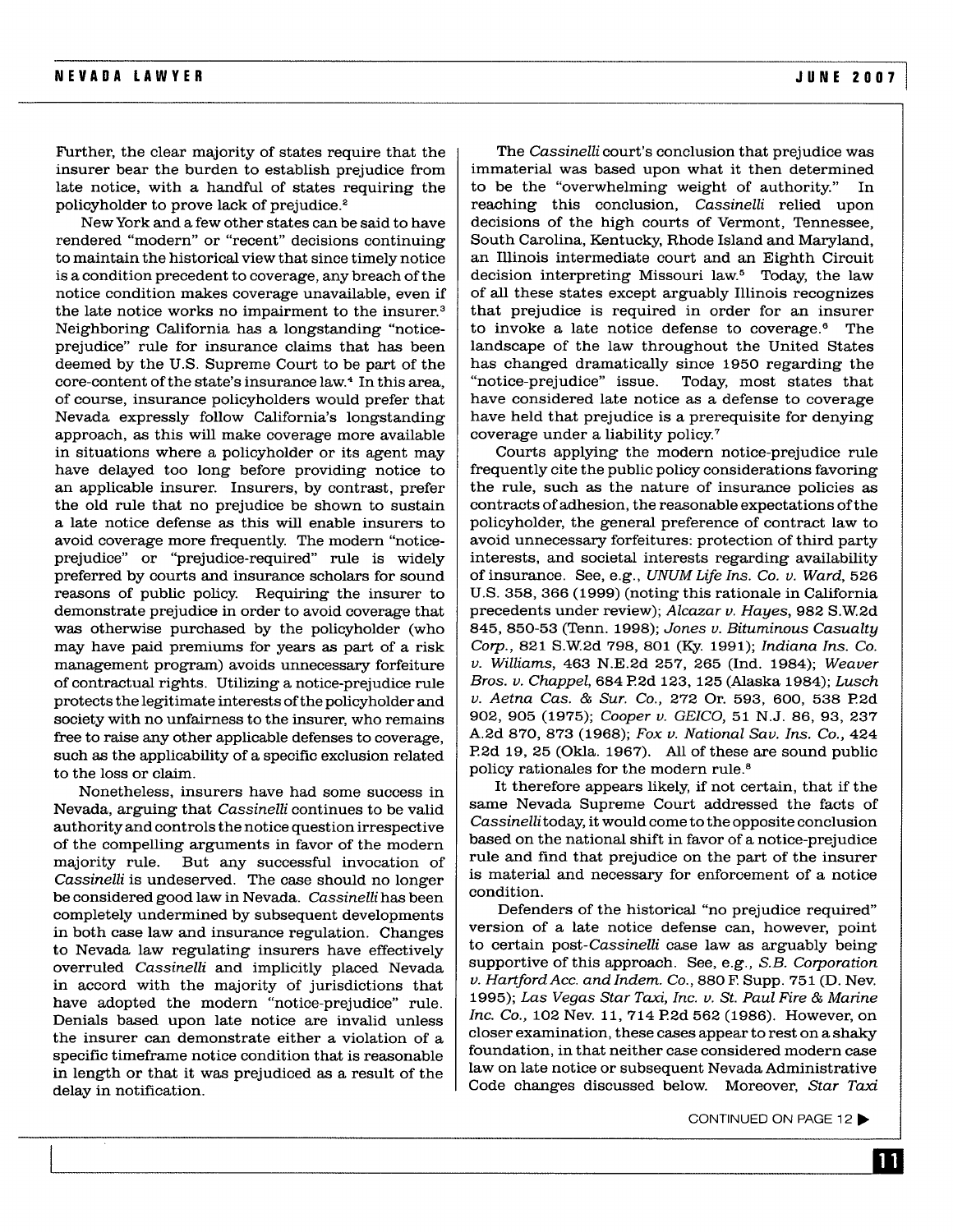## **NOTICE/PREJUDICE RULE** CONTINUED FROM PAGE 11

involved notice given to the insurer only **10** days prior to trial and a settlement entered into by the policyholder without the insurer's consent a mere seven days later on the cusp of trial. In this sort of situation, an insurer would presumably be able to establish prejudice from the late notice. The *Star Taxi* insurer likely did not need the benefit of the now-outdated "no prejudice required" rule. The court, in fact, stated that it was not necessary to consider prejudice, as it would have found prejudice as a matter of law.

*SB Corporation* applied a "no prejudice required" rule without analysis of either the current state of the law, the authority underlying *Cassinelli,* or the public policy implications of continuing to cleave to the traditional approach of allowing insurers to avoid coverage even in the absence of prejudice. Neither *Star Taxi* nor *S.B. Corporationexamined* Nevada administrative regulations governing insurance. Further, the court in *Star Taxi* did not even mention Cassinelli, again confirming that the facts of *Star Taxi* were more important to the outcome than prior precedent.

In addition to the implicit overruling of Cassinelli because of changes in the assumptions and facts upon which *Cassinelli* was decided, administrative developments in Nevada law now establish that an insurer show prejudice in order to enforce a notice provision of a policy. Since the Nevada Supreme Court decided *Cassinelli,* Nevada insurance regulations that effectively overrule the decision have been promulgated. NAC 686A.660 states in part (emphasis added):

**No insurer may, except where there is a time limit specified in the insurance contract or policy, require a claimant to give written notice of loss or proof of loss within a specified time or seek to relieve the insurer of the obligations if the requirement is not complied with, unless the failure to comply prejudices the insurer's rights.**

**NAC 686A.600** specifies that NAC **686A.660** applies to all insurance contracts. Therefore, by law, Nevada requires an insurer to show prejudice in order to enforce a general, non-time specific, notice provision. Further, the term "claimant" is defined as including both first-party and third-party claimants. See NAC 686A.620.9

Administrative regulations such as NAC 686.660 have the force of law. See *State v. Safeway Super Service Stations, Inc.,* **99** Nev. 626, 630, 668 P.2d 291, 294 (1983). Additionally, these regulations are binding

until repealed by the agency or declared invalid by a court. See Bing Construction Company of Nevada v. Nevada Dept. of Taxation, 109 Nev. 275, 279, 849 P.2d 302, 305 (1993). The notice regulations cited above have existed for 20 years without repeal or even judicial criticism.

Accordingly, insurers should take into account the Nevada insurance regulations and issues, such as prejudice, when evaluating whether or not to assert or otherwise rely upon a general liability policy notice provision. This is in line with the large majority of jurisdictions that have considered this issue and is also in line with sound public policy. **C**

**Timothy S. Menter** is a partner in the Irvine, California firm of Menter & Witkin. He regularly handles insurance matters in Nevada and throughout the western United States.

**Professor Jeffrey W. Stempel** is the Doris S. & Theodore B. Lee Professor of Law at the William S. Boyd School of Law, University of Nevada Las Vegas.

- 1 See BARRY R. OSTRAGER & THOMAS R. NEWMAN, HANDBOOK ON INSURANCE COVERAGE **DISPUTES §** 4.02(c)[2] (13th ed. 2006); EMERIC FISCHER, PETER NASH SWISHER **&** JEFFREY W. STEMPEL, PRINCIPLES OF INSURANCE LAW § 9.01 (3d ed. 2004 & Supp. 2006); JEFFREY W. STEMPEL, STEMPEL ON INSURANCE CONTRACTS **§** 9.01 (3d ed. 2006 & Supp. 2007); EUGENE R. ANDERSON, JORDAN S. STANZLER & LORELIE S. MASTERS, INSURANCE COVERAGE LITIGATION § 5.02[A] (2d ed. 2000 & Supp. 2006). See, e.g., West Bay Exploration Co. v. AIG Specialty Agencies, *Inc.,* 915 **F2d** 1030, 1036 (6th Cir 1990) (applying Michigan law); Friedland v. Travelers Inden. Co., 105 **P3d** 639, 643 (Colo. 2005); Alcazar v Hayes, 982 S.W.2d 845, 850-53 (Tenn. 1998); Harwell v. State Farm Mut. Auto. Ins. Co., 896 S.W.2d 170, 174 (Tex. 1995); Molyneaux v. Molyneaux, 533 A.2d 49 (N.J. 1989); Pennsylvania Gen. Ins. Co. v. Becton, 475 A.2d 1032 (R.I. 1984); Johnson Controls, Inc. v. Bowes, 381 Mass. 278, 409 N.E.2d 185 (1980).
- 2 See Ostrager & Newman, supra note 1, § 4.02(c) [4]; Fischer, Swisher & Stempel, supra note 1, at 520 (noting that Colorado, Florida, Ohio, Indiana, and Iowa create a rebuttable presumption of prejudice from late notice that may be overcome by the policyholder's demonstration of lack of prejudice to the insurer). The burden of establishing prejudice should logically be placed on the insurer since the insurer is in the best position to show the existence of prejudice. The insurer has a near monopoly on information regarding the actual difficulties, if any, that may have been caused by late notice as respects the investigation, adjustment, or defense of a claim. See Stempel on Insurance Contracts, supra note 1, at § 9.01, p. 9-35 ("the better approach is to assign the persuasion burden to the insurer."); see, e.g., Prince George's County v. Local Gov't Ins. Trust, 879 A.2d 81 (Md. 2005) (insurer has burden of showing prejudice).